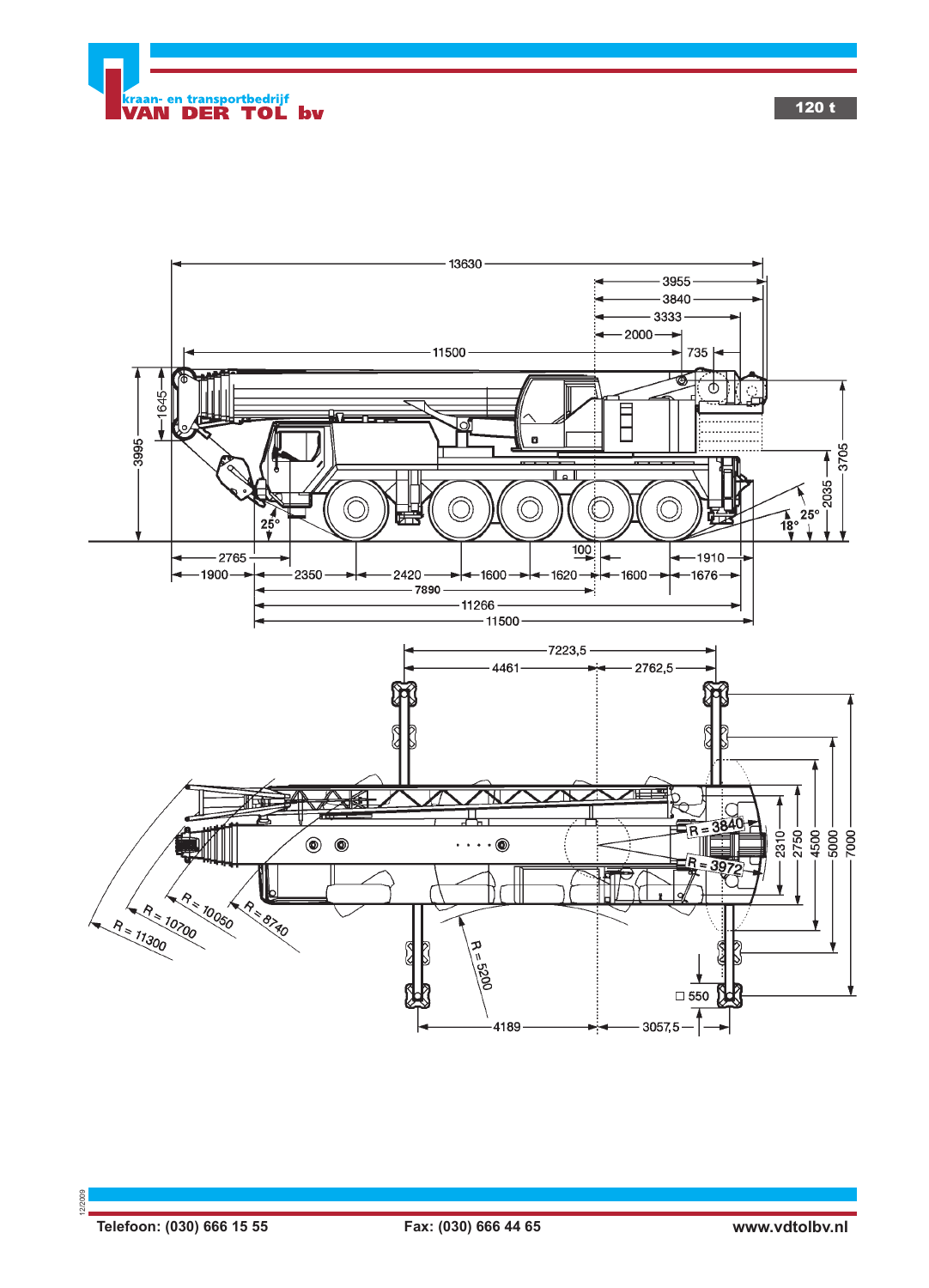

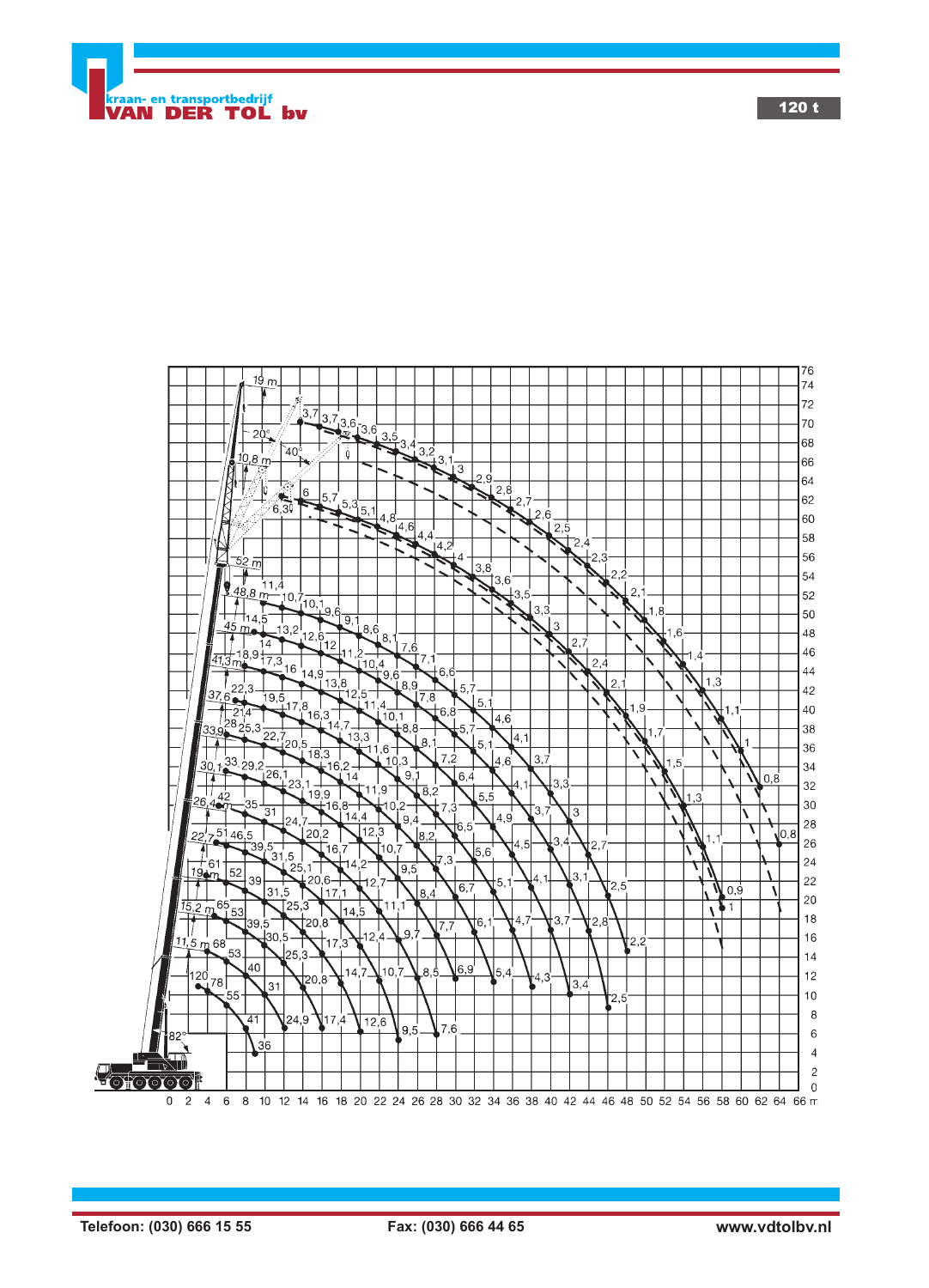

п

 $\blacksquare$ .

120 t





| A                | $11,5*$ | 11,5 | 15,2 | 19   | 22,7 | 26,4 | 30,1 | 33,9 | 37,6 | 41,3 | 45   | 48,8 | 52   | $\overline{a}$ |
|------------------|---------|------|------|------|------|------|------|------|------|------|------|------|------|----------------|
| 2,5              | 120     |      |      |      |      |      |      |      |      |      |      |      |      | 2,5            |
| $\mathbf{3}$     | 95      | 83   |      |      |      |      |      |      |      |      |      |      |      | $\mathfrak{S}$ |
| 3,5              | 86      | 80   | 68   | 64   |      |      |      |      |      |      |      |      |      | 3,5            |
| $\overline{4}$   | 78      | 73   | 68   | 64   | 61   |      |      |      |      |      |      |      |      | $\overline{4}$ |
| 4,5              | 71      | 67   | 67   | 65   | 59   | 51   |      |      |      |      |      |      |      | 4,5            |
| $\overline{5}$   | 65      | 62   | 61   | 61   | 57   | 49,5 | 42   |      |      |      |      |      |      | $\,$ 5 $\,$    |
| 6                | 55      | 53   | 53   | 53   | 52   | 46,5 | 39   | 33   | 28   |      |      |      |      | 6              |
| $\overline{7}$   | 47      | 46   | 46   | 46   | 45,5 | 43,5 | 37   | 31   | 26,6 | 22,3 |      |      |      | $\overline{7}$ |
| 8                | 41      | 39,5 | 40   | 39,5 | 39   | 39,5 | 35   | 29,2 | 25,3 | 21,4 | 18,9 |      |      | 8              |
| $\boldsymbol{9}$ | 36      | 34,5 | 35   | 34,5 | 35   | 34,5 | 33,5 | 27,6 | 23,9 | 20,4 | 18   | 14,5 |      | 9              |
| 10               |         |      | 31   | 30,5 | 31,5 | 31,5 | 31   | 26,1 | 22,7 | 19,5 | 17,3 | 14   | 11,4 | 10             |
| 12               |         |      | 24,9 | 25,3 | 25,3 | 25,1 | 24,7 | 23,1 | 20,5 | 17,8 | 16   | 13,2 | 10,7 | 12             |
| 14               |         |      |      | 20,8 | 20,8 | 20,6 | 20,2 | 19,9 | 18,3 | 16,3 | 14,9 | 12,6 | 10,1 | 14             |
| 16               |         |      |      | 17,4 | 17,3 | 17,1 | 16,7 | 16,8 | 16,2 | 14,7 | 13,8 | 12   | 9,6  | 16             |
| 18               |         |      |      |      | 14,7 | 14,5 | 14,2 | 14,4 | 14   | 13,3 | 12,5 | 11,2 | 9,1  | 18             |
| 20               |         |      |      |      | 12,6 | 12,4 | 12,7 | 12,3 | 11,9 | 11,6 | 11,4 | 10,4 | 8,6  | 20             |
| 22               |         |      |      |      |      | 10,7 | 11,1 | 10,7 | 10,2 | 10,3 | 10,1 | 9,6  | 8,1  | 22             |
| 24               |         |      |      |      |      | 9,5  | 9,7  | 9,5  | 9,4  | 9,1  | 8,8  | 8,9  | 7,6  | 24             |
| 26               |         |      |      |      |      |      | 8,5  | 8,4  | 8,2  | 8,2  | 8,1  | 7,8  | 7,1  | 26             |
| 28               |         |      |      |      |      |      | 7,6  | 7,7  | 7,3  | 7,3  | 7,2  | 6,8  | 6,6  | 28             |
| 30               |         |      |      |      |      |      |      | 6,9  | 6,7  | 6,5  | 6,4  | 5,7  | 5,7  | 30             |
| 32               |         |      |      |      |      |      |      |      | 6,1  | 5,6  | 5,5  | 5,1  | 5,1  | 32             |
| 34               |         |      |      |      |      |      |      |      | 5,4  | 5,1  | 4,9  | 4,6  | 4,6  | 34             |
| 36               |         |      |      |      |      |      |      |      |      | 4,7  | 4,5  | 4,1  | 4,1  | 36             |
| 38               |         |      |      |      |      |      |      |      |      | 4,3  | 4,1  | 3,7  | 3,7  | 38             |
| 40               |         |      |      |      |      |      |      |      |      |      | 3,7  | 3,4  | 3,3  | 40             |
| 42               |         |      |      |      |      |      |      |      |      |      | 3,4  | 3,1  | 3    | 42             |
| 44               |         |      |      |      |      |      |      |      |      |      |      | 2,8  | 2,7  | 44             |
| 46               |         |      |      |      |      |      |      |      |      |      |      | 2,5  | 2,5  | 46             |
| 48               |         |      |      |      |      |      |      |      |      |      |      |      | 2,2  | 48             |

\* over achterzijde

12/2009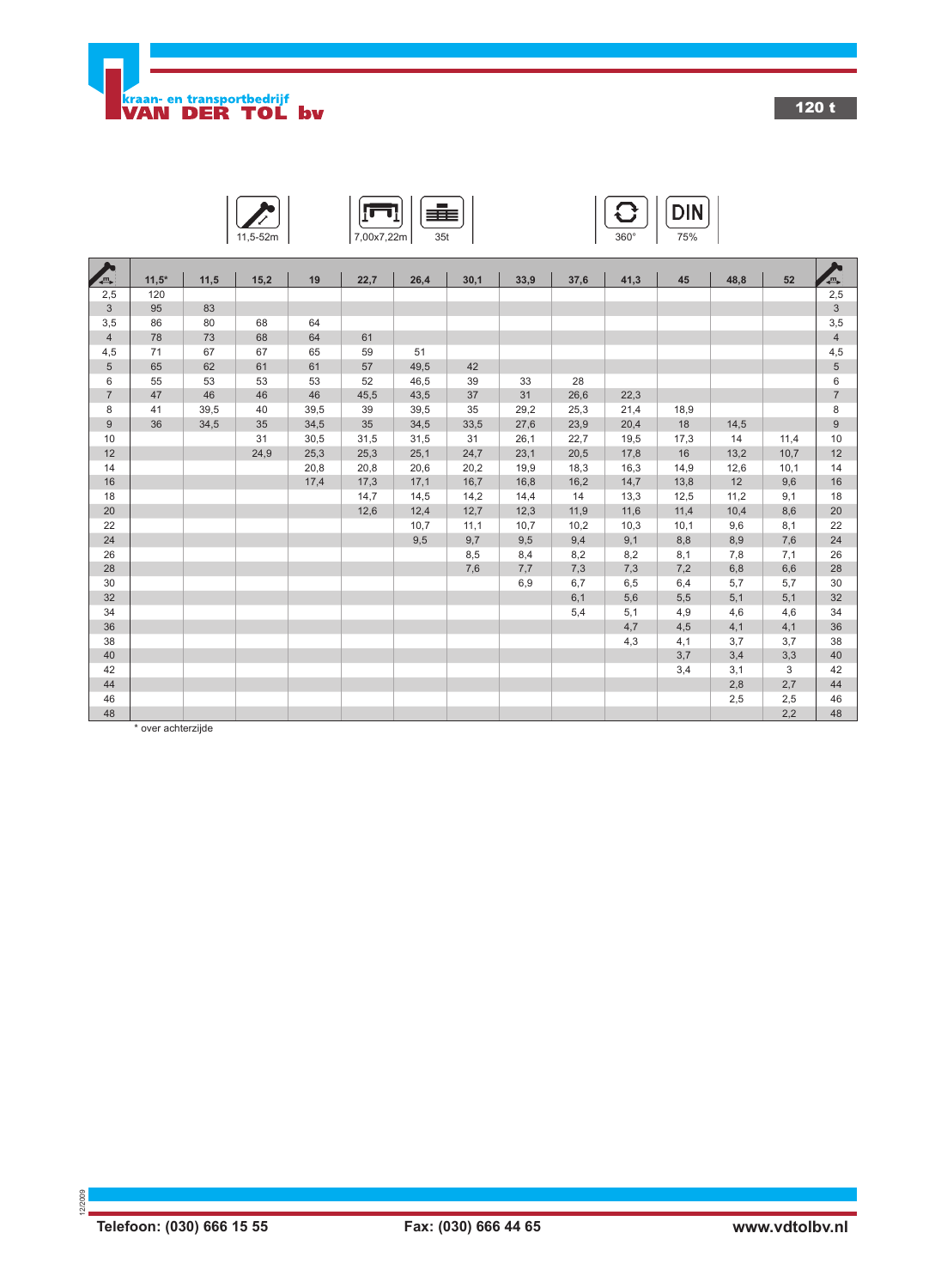

120 t

| 2m |
|----|

$$
\boxed{\blacksquare}{\textcolor{blue}{\textbf{1}}\textcolor{blue}{\textbf{1}}\textcolor{blue}{\textbf{2}}\textcolor{blue}{\textbf{2}}\textcolor{blue}{\textbf{3}}\textcolor{blue}{\textbf{1}}\textcolor{blue}{\textbf{2}}\textcolor{blue}{\textbf{3}}\textcolor{blue}{\textbf{4}}\textcolor{blue}{\textbf{5}}\textcolor{blue}{\textbf{6}}\textcolor{blue}{\textbf{6}}\textcolor{blue}{\textbf{7}}\textcolor{blue}{\textbf{2}}\textcolor{blue}{\textbf{6}}\textcolor{blue}{\textbf{1}}\textcolor{blue}{\textbf{6}}\textcolor{blue}{\textbf{6}}\textcolor{blue}{\textbf{7}}\textcolor{blue}{\textbf{8}}\textcolor{blue}{\textbf{8}}\textcolor{blue}{\textbf{1}}\textcolor{blue}{\textbf{1}}\textcolor{blue}{\textbf{1}}\textcolor{blue}{\textbf{1}}\textcolor{blue}{\textbf{2}}\textcolor{blue}{\textbf{6}}\textcolor{blue}{\textbf{1}}\textcolor{blue}{\textbf{1}}\textcolor{blue}{\textbf{1}}\textcolor{blue}{\textbf{1}}\textcolor{blue}{\textbf{2}}\textcolor{blue}{\textbf{1}}\textcolor{blue}{\textbf{1}}\textcolor{blue}{\textbf{2}}\textcolor{blue}{\textbf{1}}\textcolor{blue}{\textbf{1}}\textcolor{blue}{\textbf{2}}\textcolor{blue}{\textbf{1}}\textcolor{blue}{\textbf{1}}\textcolor{blue}{\textbf{2}}\textcolor{blue}{\textbf{1}}\textcolor{blue}{\textbf{1}}\textcolor{blue}{\textbf{1}}\textcolor{blue}{\textbf{1}}\textcolor{blue}{\textbf{1}}\textcolor{blue}{\textbf{2}}\textcolor{blue}{\textbf{1}}\textcolor{blue}{\textbf{1}}\textcolor{blue}{\textbf{1}}\textcolor{blue}{\textbf{2}}\textcolor{blue}{\textbf{1}}\textcolor{blue}{\textbf{1}}\textcolor{blue}{\textbf{1}}\textcolor{blue}{\textbf{2}}\textcolor{blue}{\textbf{1}}\textcolor{blue}{\textbf{1}}\textcolor{blue}{\textbf{2}}\textcolor{blue}{\textbf{1}}\textcolor{blue}{\textbf{1}}\textcolor{blue}{\textbf{2}}\textcolor{blue}{\textbf{1}}\textcolor{blue}{\textbf
$$

$$
\sum_{11,5-52m} \left| \left| \overline{\text{[T1]}} \right| \left| \overline{\text{[F1]}} \right| \right|
$$

|                | $11,5*$ | 11,5 | 15,2 | 19   | 22,7 | 26,4 | 30,1 | 33,9 | 37,6            | 41,3 | 45   | 48,8 | 52   | $\sum_{i=1}^n$ |
|----------------|---------|------|------|------|------|------|------|------|-----------------|------|------|------|------|----------------|
| 2,7            | 100     |      |      |      |      |      |      |      |                 |      |      |      |      | 2,7            |
| $\mathfrak{S}$ | 94      | 83   |      |      |      |      |      |      |                 |      |      |      |      | $\mathfrak{S}$ |
| 3,5            | 84      | 79   | 68   | 64   |      |      |      |      |                 |      |      |      |      | 3,5            |
| $\overline{4}$ | 76      | 72   | 68   | 64   | 61   |      |      |      |                 |      |      |      |      | $\overline{4}$ |
| 4,5            | 69      | 66   | 66   | 65   | 59   | 51   |      |      |                 |      |      |      |      | 4,5            |
| 5              | 63      | 60   | 61   | 60   | 57   | 49,5 | 42   |      |                 |      |      |      |      | $\sqrt{5}$     |
| 6              | 53      | 51   | 51   | 51   | 51   | 46,5 | 39   | 33   | 28              |      |      |      |      | 6              |
| $\overline{7}$ | 45      | 43   | 43,5 | 43   | 42,5 | 43   | 37   | 31   | 26,6            | 22,3 |      |      |      | $\overline{7}$ |
| 8              | 38,5    | 37   | 37,5 | 37   | 37,5 | 37,5 | 35   | 29,2 | 25,3            | 21,4 | 18,9 |      |      | 8              |
| 9              | 33,5    | 32   | 32,5 | 32   | 33   | 33   | 31,5 | 27,6 | 23,9            | 20,4 | 18   | 14,5 |      | $9\,$          |
| 10             |         |      | 28,3 | 29   | 29   | 28,9 | 27,7 | 26,1 | 22,7            | 19,5 | 17,3 | 14   | 11,4 | 10             |
| 12             |         |      | 22,3 | 22,8 | 22,8 | 22,6 | 22,1 | 21,3 | 20,1            | 17,8 | 16   | 13,2 | 10,7 | 12             |
| 14             |         |      |      | 18,4 | 18,4 | 18,2 | 17,9 | 18,2 | 17,1            | 16,3 | 14,9 | 12,6 | 10,1 | 14             |
| 16             |         |      |      | 15,3 | 15,2 | 15   | 14,7 | 15   | 14,4            | 13,7 | 13,7 | 12   | 9,6  | 16             |
| 18             |         |      |      |      | 12,8 | 12,7 | 13   | 12,6 | 12,2            | 12,3 | 11,7 | 11,2 | 9,1  | 18             |
| 20             |         |      |      |      | 11   | 10,8 | 11,1 | 11   | 10,8            | 10,5 | 10,4 | 10,1 | 8,6  | 20             |
| 22             |         |      |      |      |      | 9,3  | 9,6  | 9,7  | 9,3             | 9,3  | 9,3  | 8,8  | 8,1  | 22             |
| 24             |         |      |      |      |      | 8,1  | 8,3  | 8,5  | 8,3             | 8,1  | 8    | 7,6  | 7,6  | 24             |
| 26             |         |      |      |      |      |      | 7,7  | 7,4  | 7,3             | 7,1  | 6,9  | 6,6  | 6,5  | 26             |
| 28             |         |      |      |      |      |      | 6,8  | 6,5  | 6,4             | 6,2  | 5,8  | 5,4  | 5,4  | 28             |
| 30             |         |      |      |      |      |      |      | 5,7  | 5,6             | 5,3  | 5,1  | 4,8  | 4,8  | 30             |
| 32             |         |      |      |      |      |      |      |      | $5\phantom{.0}$ | 4,8  | 4,6  | 4,2  | 4,2  | 32             |
| 34             |         |      |      |      |      |      |      |      | 4,6             | 4,3  | 4,1  | 3,8  | 3,8  | 34             |
| 36             |         |      |      |      |      |      |      |      |                 | 3,9  | 3,7  | 3,4  | 3,3  | 36             |
| 38             |         |      |      |      |      |      |      |      |                 | 3,5  | 3,3  | 3    | 2,9  | 38             |
| 40             |         |      |      |      |      |      |      |      |                 |      | 2,9  | 2,6  | 2,6  | 40             |
| 42             |         |      |      |      |      |      |      |      |                 |      | 2,6  | 2,2  | 2,2  | 42             |
| 44             |         |      |      |      |      |      |      |      |                 |      |      | 1,9  | 1,9  | 44             |
| 46             |         |      |      |      |      |      |      |      |                 |      |      | 1,6  | 1,6  | 46             |
| 48             |         |      |      |      |      |      |      |      |                 |      |      |      | 1,4  | 48             |

\* over achterzijde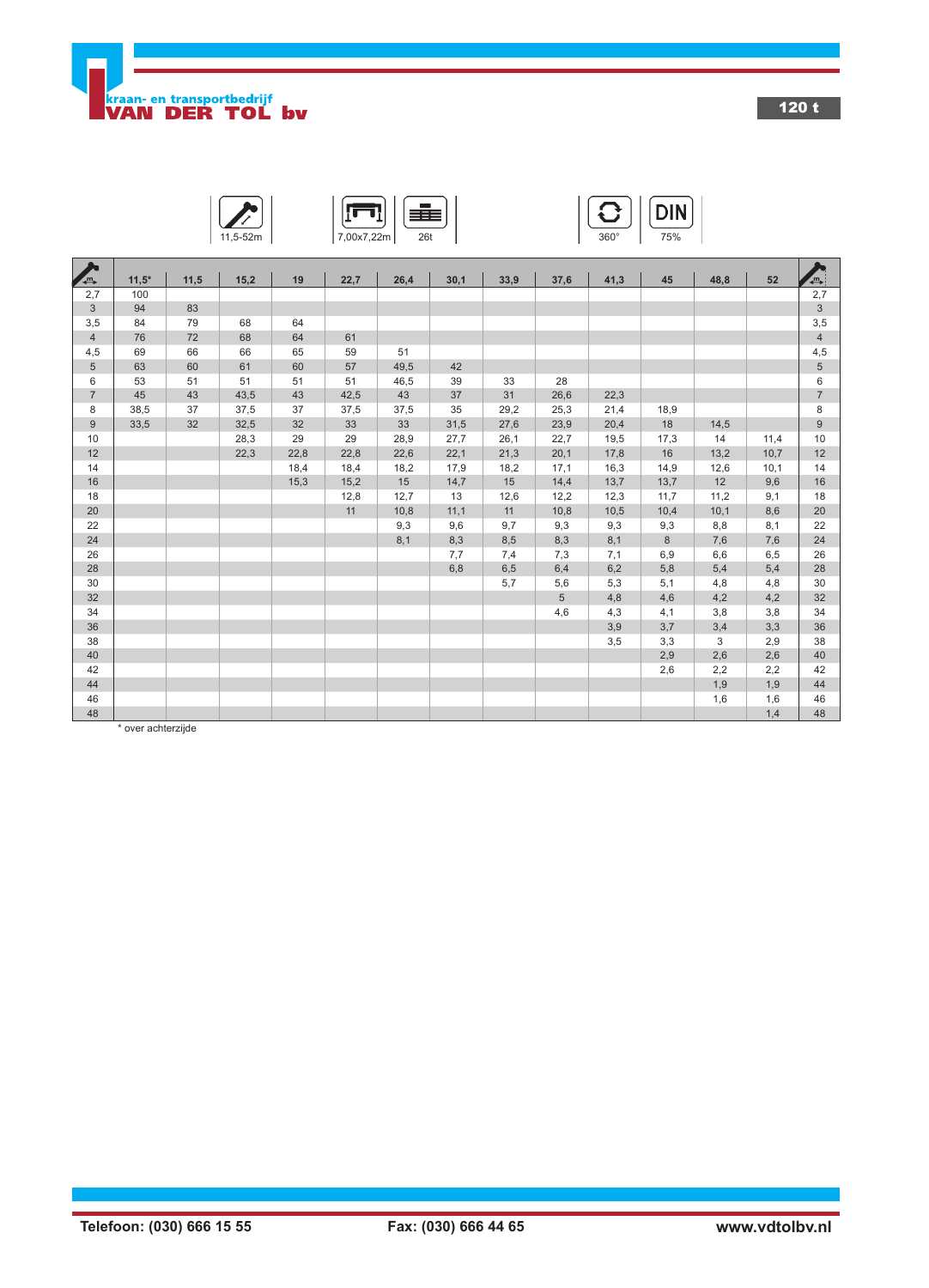

120 t





|       |             | $37,6 + 10,8$ |              |                 | $41,3 + 10,8$ | $45 + 10.8$<br>$48,8 + 10,8$ |             |                | $52 + 10,8$ |                |                |            |                |                |                |                |
|-------|-------------|---------------|--------------|-----------------|---------------|------------------------------|-------------|----------------|-------------|----------------|----------------|------------|----------------|----------------|----------------|----------------|
| A     | $0^{\circ}$ | $20^{\circ}$  | $40^{\circ}$ | $0^{\circ}$     | $20^\circ$    | $40^{\circ}$                 | $0^{\circ}$ | $20^\circ$     | $40^\circ$  | $0^{\circ}$    | $20^\circ$     | $40^\circ$ | $0^{\circ}$    | $20^{\circ}$   | $40^{\circ}$   | $\overline{a}$ |
| 8     | 14,1        |               |              |                 |               |                              |             |                |             |                |                |            |                |                |                | 8              |
| $9\,$ | 13,7        |               |              | 12,6            |               |                              |             |                |             |                |                |            |                |                |                | 9              |
| 10    | 13,3        |               |              | 12,4            |               |                              | 10          |                |             |                |                |            |                |                |                | 10             |
| 12    | 12,7        | 11,3          |              | 12              |               |                              | 9,5         |                |             | 7,7            |                |            | 6,3            |                |                | 12             |
| 14    | 12,2        | 10,8          |              | 11,6            | 10,4          |                              | 9,1         | 8,6            |             | 7,4            |                |            | 6              |                |                | 14             |
| 16    | 11,3        | 10,1          | 8,6          | 11              | 9,9           | 8,7                          | 8,7         | 8,2            |             | 7,1            | 6,7            |            | 5,7            | 5,4            |                | 16             |
| 18    | 10,4        | 9,5           | 8.3          | 10,2            | 9,4           | 8,3                          | 8,2         | 7,8            | 7,5         | 6,7            | 6,4            | 6.2        | 5,3            | 5,1            | 5,1            | 18             |
| 20    | 9,6         | 8,9           | 7.9          | 9,4             | 8,9           | 7,9                          | 7,8         | 7,3            | 7,1         | 6,3            | 6              | 5,9        | 5,1            | 4,9            | 4.8            | 20             |
| 22    | 8,8         | 8,4           | 7,6          | 8,8             | 8,5           | 7,6                          | 7,4         | $\overline{7}$ | 6,8         | 6              | 5,7            | 5,6        | 4,8            | 4,6            | 4,6            | 22             |
| 24    | 8           | 7,9           | 7,2          | 8,1             | 8             | 7,3                          | 7,1         | 6,6            | 6,4         | 5,7            | 5,5            | 5,4        | 4,6            | 4,4            | 4,4            | 24             |
| 26    | 7,3         | 7,3           | 6.7          | 7,3             | 7,5           | $\overline{7}$               | 6,7         | 6,3            | 6,1         | 5,4            | 5,2            | 5,2        | 4,4            | 4,2            | 4,2            | 26             |
| 28    | 6,5         | 6,6           | 6.4          | 6,3             | 6,7           | 6,8                          | 6,2         | 6              | 5,9         | 5,2            | 5              | 5          | 4,2            | $\overline{4}$ | $\overline{4}$ | 28             |
| 30    | 5,6         | 6             | 5,8          | 5,6             | 5,7           | 5,7                          | 5,2         | 5,6            | 5,7         | 5              | 4,8            | 4,8        | 4              | 3,8            | 3,8            | 30             |
| 32    | 4,9         | 5,3           | 5,3          | $5\phantom{.0}$ | 5,3           | 5,4                          | 4,8         | 4,9            | 5,1         | 4,8            | 4,6            | 4,6        | 3,8            | 3,7            | 3,7            | 32             |
| 34    | 4,5         | 4,7           | 4,8          | 4,5             | 4,7           | 4,9                          | 4,5         | 4,4            | 4,6         | 4,2            | 4,5            | 4,5        | 3,6            | 3,5            | 3,5            | 34             |
| 36    | 4,1         | 4,2           | 4.3          | 4,1             | 4,3           | 4,4                          | 4.1         | 4,3            | 4,3         | 3,8            | $\overline{4}$ | 4,2        | 3,5            | 3,4            | 3.4            | 36             |
| 38    |             | 3,8           | 3,9          | 3,9             | 3,9           | 4                            | 3,7         | 3,9            | 4           | 3,4            | 3,6            | 3,7        | 3,3            | 3,3            | 3,3            | 38             |
| 40    |             | 3,6           | 3.7          | 3,6             | 3,7           | 3,8                          | 3,4         | 3,5            | 3,6         | $\mathfrak{S}$ | 3,2            | 3,4        | $\mathfrak{S}$ | 3,2            | 3,2            | 40             |
| 42    |             | 3,5           | 3,5          | 3,3             | 3,4           | 3,5                          | 3,1         | 3,2            | 3,3         | 2,7            | 2,9            | 3          | 2,7            | 2,8            | 2,9            | 42             |
| 44    |             | 3,3           | 3,3          | 3               | 3,1           | 3,2                          | 2,8         | 2,9            | 3           | 2,4            | 2,6            | 2,7        | 2,4            | 2,5            | 2,6            | 44             |
| 46    |             |               |              | 2,8             | 2,8           | 2,9                          | 2,5         | 2,6            | 2,7         | 2,2            | 2,3            | 2,4        | 2,1            | 2,2            | 2,3            | 46             |
| 48    |             |               |              | 2,5             | 2,6           |                              | 2,3         | 2,4            | 2,4         | 1,9            | 2,1            | 2,1        | 1,9            | $\overline{2}$ | 2,1            | 48             |
| 50    |             |               |              |                 |               |                              | 2,1         | 2,1            | 2,1         | 1,7            | 1,8            | 1,9        | 1,7            | 1,8            | 1,8            | 50             |
| 52    |             |               |              |                 |               |                              | 1,9         |                |             | 1,5            | 1,6            | 1,6        | 1,5            | 1,6            | 1,6            | 52             |
| 54    |             |               |              |                 |               |                              |             |                |             | 1,4            | 1,4            | 1,4        | 1,3            | 1,4            | 1,4            | 54             |
| 56    |             |               |              |                 |               |                              |             |                |             | 1,2            |                |            | 1,1            | 1,2            | 1,2            | 56             |
| 58    |             |               |              |                 |               |                              |             |                |             |                |                |            | 0,9            | $\mathbf{1}$   | $\mathbf{1}$   | 58             |

12/2009